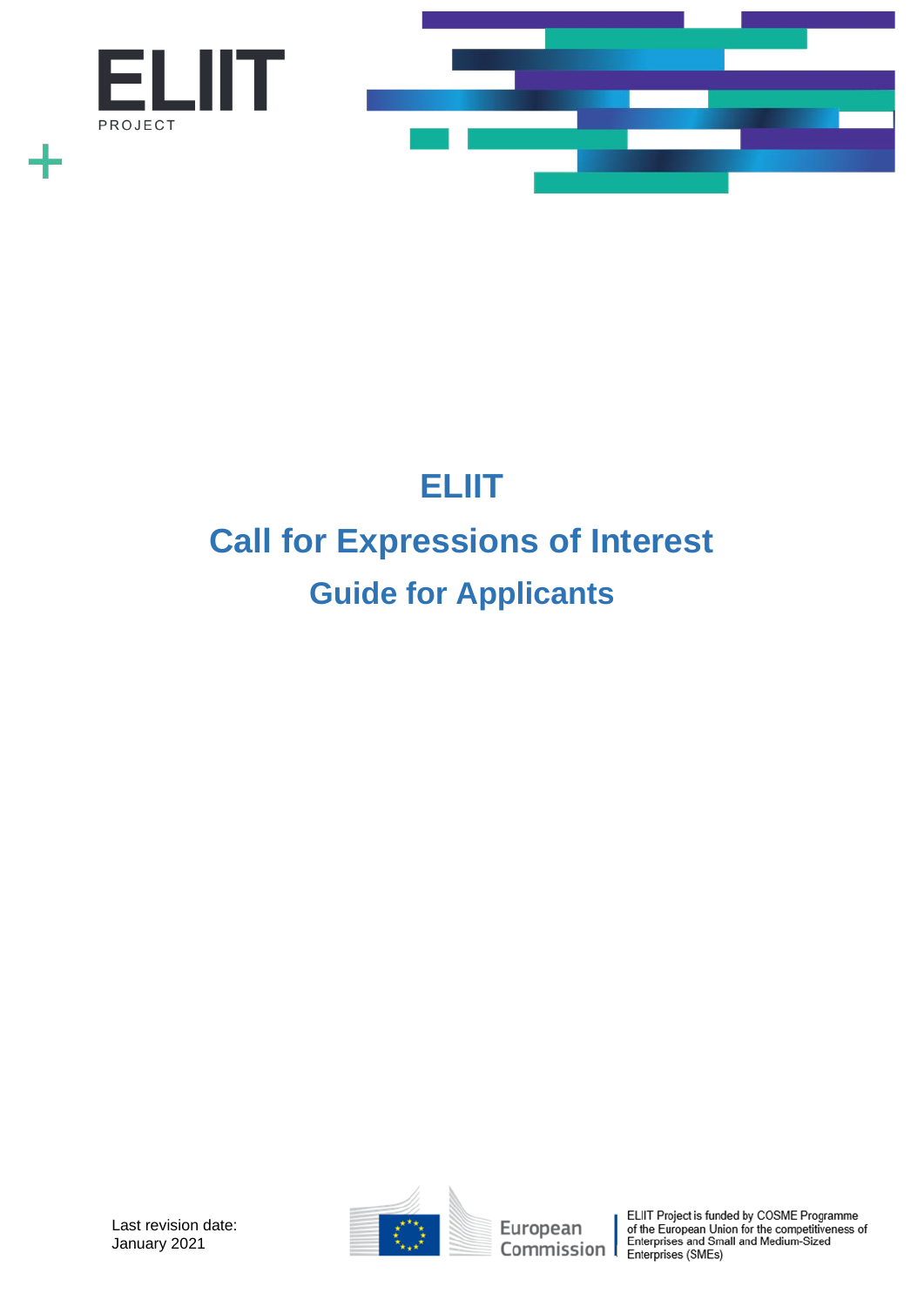



| 8.5. What is the threshold to enter a shortlist of pre-selected proposals?  13 |
|--------------------------------------------------------------------------------|
|                                                                                |
|                                                                                |
|                                                                                |
|                                                                                |
|                                                                                |

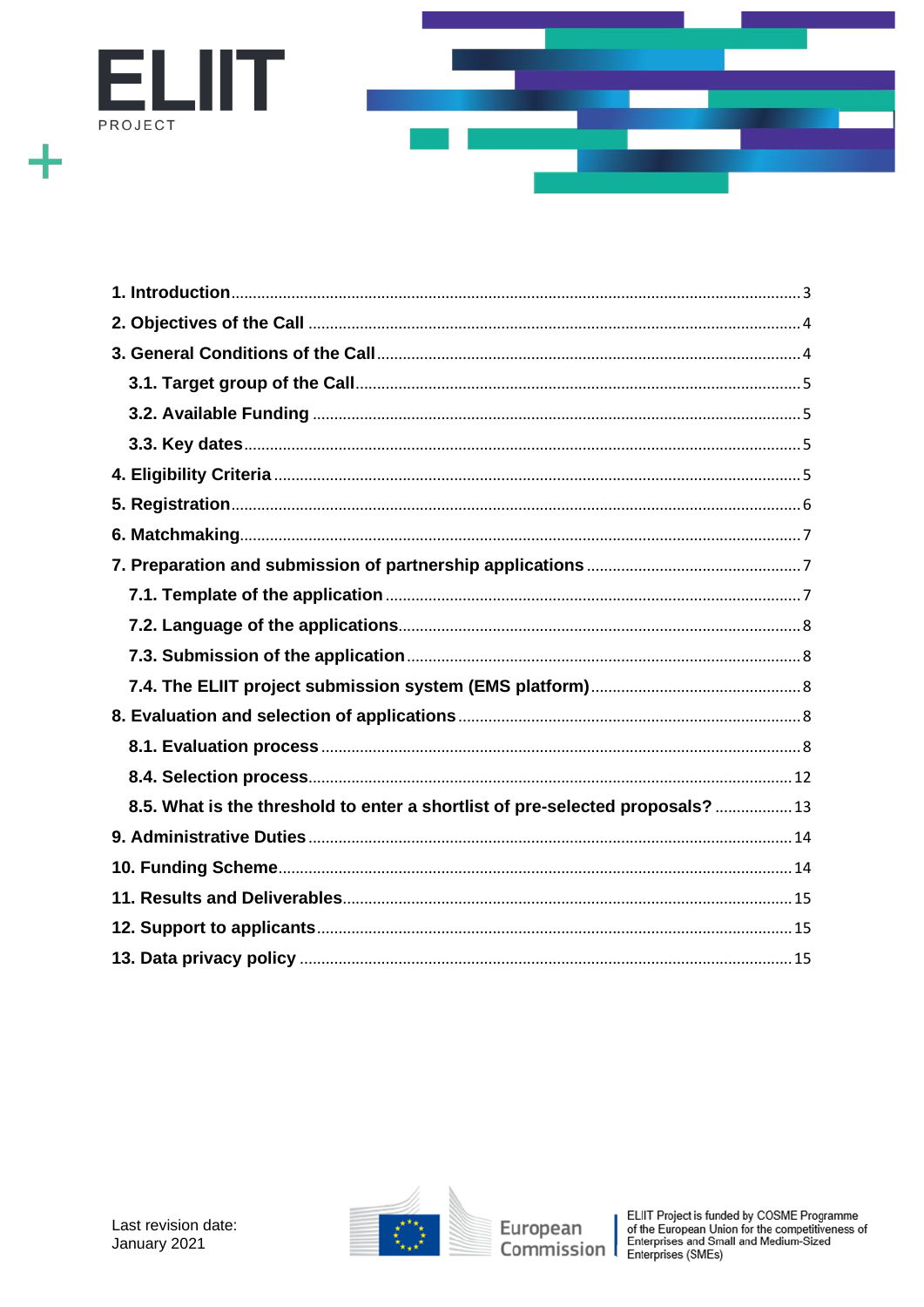

# <span id="page-2-0"></span>**1. Introduction**

TCLF industries, comprising textiles and clothing, leather and footwear, are part of complex and interlinked value chains of fashion, high-end industries and relevant innovative technologies.

These sectors are among the most promising and most creative in Europe. According to Eurostat, the TCLF industries represent about 6% of the EU manufacturing employment and generate a turnover of about €210 billion.<sup>1</sup> Textiles, clothing, leather and footwear provide an important contribution to the EU economy with 5 million people employed in the fashion value chain and over 1 million in high-end industries. $2$ 

Compared to automotive, chemicals or electronics, for instance, the TCLF industries comprise a large proportion of SMEs, primarily due to the relatively low start-up costs associated with entering the industry.<sup>3</sup> The trend towards customisation of TCLF, as opposed to standardised mass production, and the increased use of new technologies and materials could provide new opportunities for SMEs in the industries to become more profitable, productive, inclusive and sustainable. SMEs may be able to adopt smaller-scale robotics like 3D printers and digital technologies at a relatively low cost compared to traditional industrial automation technology with high barriers to entry.<sup>4</sup> The promotion and up-take of novel and innovative technologies by SMEs constitutes a key element to guarantee their competitiveness. That's the reason why ELIIT aims at helping the implementation of such technologies, fruit of the excellent research results achieved in many technological areas into the European SMEs active in the TCLF industries.

Therefore, the ELIIT project will provide direct financial support for 25 partnerships between SMEs and technology providers/owners to

- Enhance competitiveness
- Integrate technologies in SMEs
- Foster new, innovative or high-added value products, processes or services developed in collaboration.

In total, two Calls will be open over the course of the project. For each of the Calls, 12 - 13 partnerships will be selected.

ELIIT will support the partnerships through the following:



European Commission I

<sup>1</sup> https://etendering.ted.europa.eu/cft/cft-document.html?docId=42727

<sup>2</sup> https://ec.europa.eu/social/BlobServlet?docId=16962&langId=en

<sup>3</sup> https://www.ilo.org/wcmsp5/groups/public/---ed\_dialogue/---sector/documents/publication/wcms\_669355.pdf

<sup>4</sup> https://www.ilo.org/wcmsp5/groups/public/---ed\_dialogue/---sector/documents/publication/wcms\_669355.pdf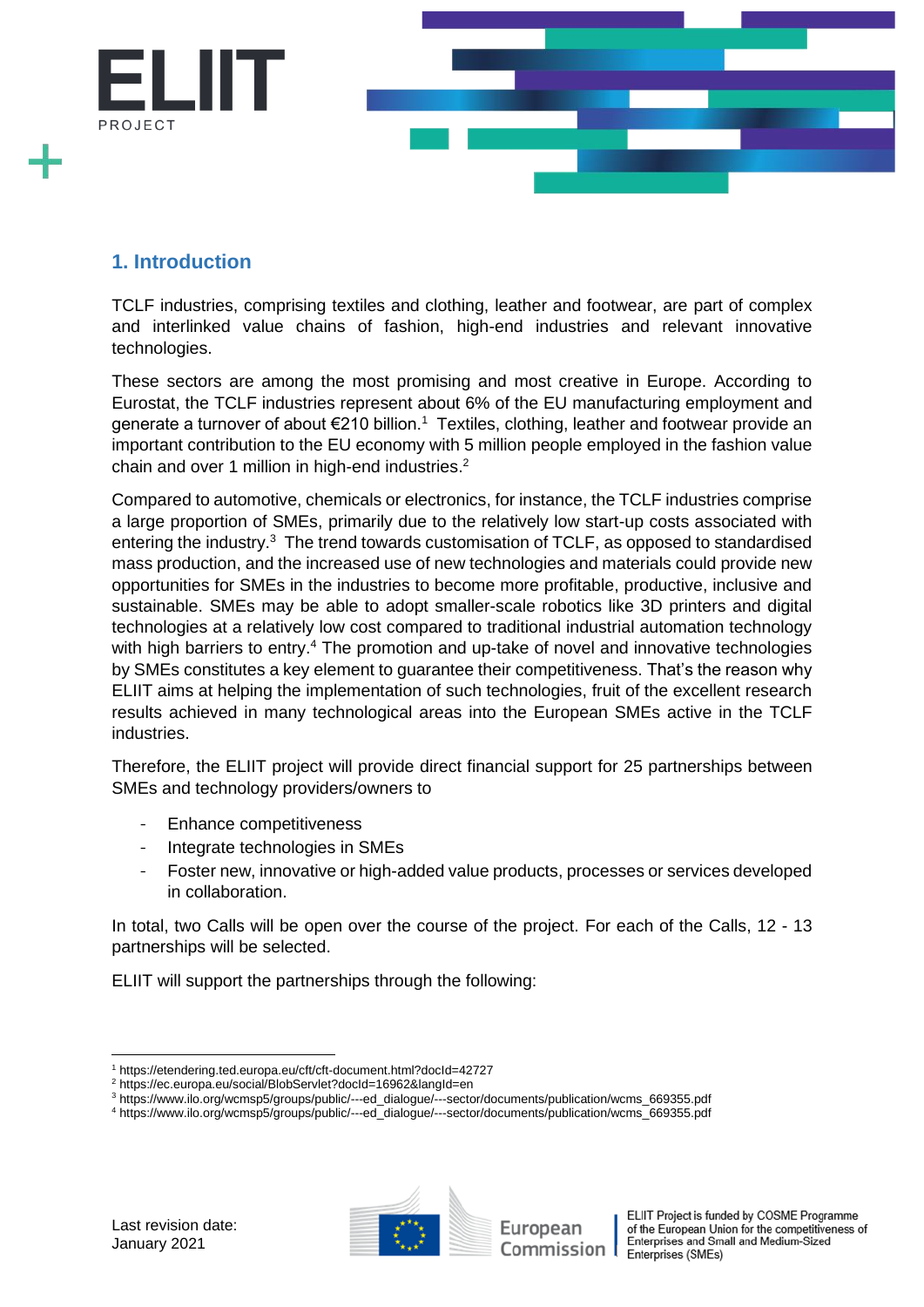

- A tailor-made coaching programme on either technical or soft skills to elevate the relevance of projects and increase their capabilities.
- Facilitating market-positioning and professional links between members of partnerships and other key players by organising networking activities and attendance at relevant workshops/conferences and exhibitions.
- Intellectual property rights organisation and guidance.
- Financial support to develop products or prototypes with high-added value and profitability.

# <span id="page-3-0"></span>**2. Objectives of the Call**

The objective of the Call is to support the **implementation of technology transfer partnership projects** between **SMEs active in the TCLF industries** and **technology providers/owners**. In particular, ELIIT will support partnership projects that propose the implementation, application and use of disruptive and innovative technological solutions that can enable new and advanced technical capabilities for the performance of the beneficiary SMEs. ELIIT will support European cooperation for the use of technology-ready solutions (TRL 7 or higher) to improve productivity, value chain integration, resource efficiency and to create new high added-value products and services.

Technology providers/owners include a variety of organizations such as Technology and Innovation Centres, Universities, Research Centres and Corporates, SMEs and start-ups.

# <span id="page-3-1"></span>**3. General Conditions of the Call**

Applicants applying for funding under the ELIIT project should fulfil each and every criterion specified in **Section 4: Eligibility Criteria** of this guide. Furthermore, SMEs and technology providers/owners interested in submitting their Expression of Interests need to follow guidelines outlined in **Section 7: Preparation and Submission of Partnership Applications**.

Applications which are submitted on time and fulfil the requirements presented in this Guide do not necessarily entitle the applicant to be granted any of the support actions sought. All applications are subject to further review and to the overall availability of funds.

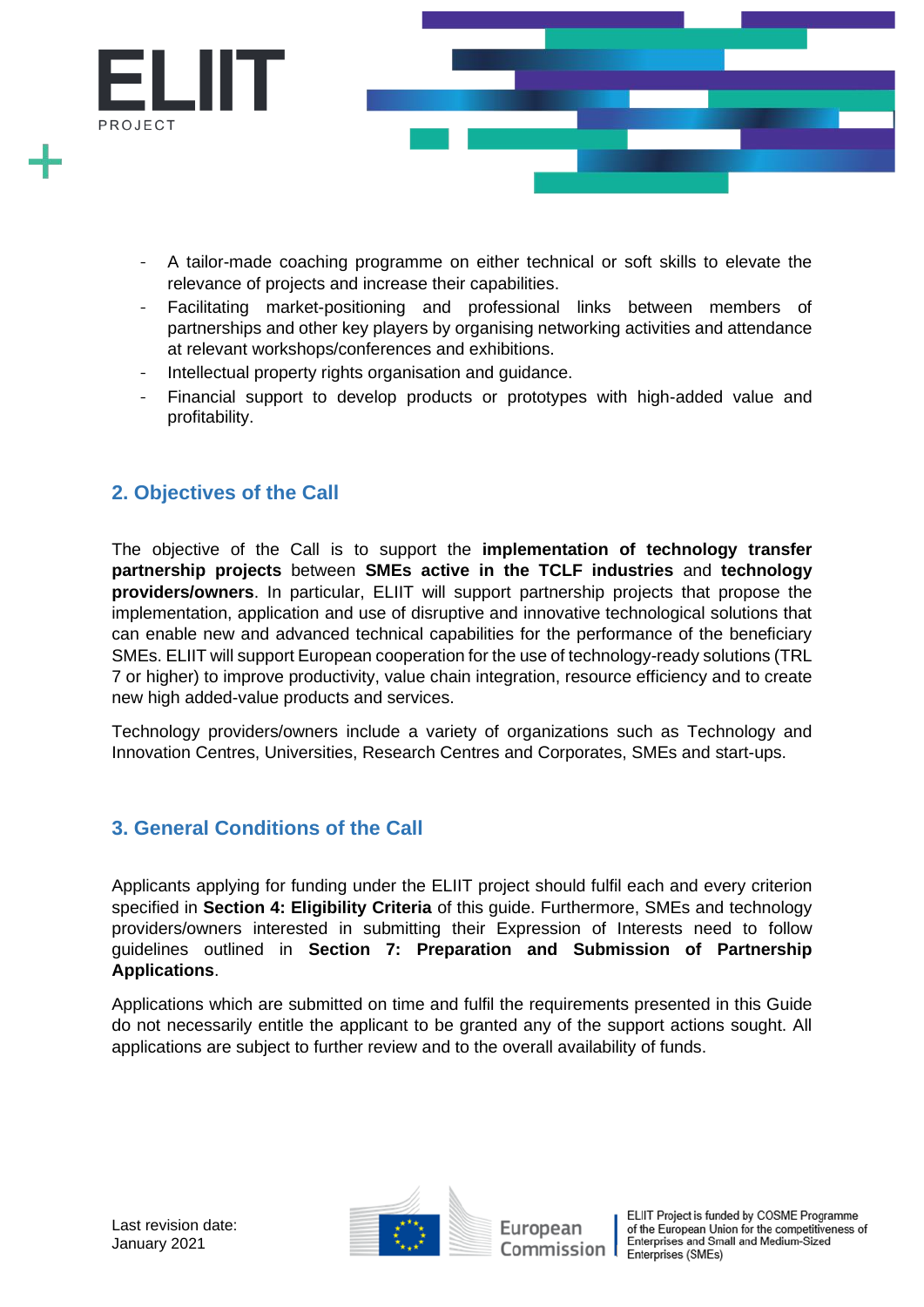

It is also important to highlight that those applicants which have met the eligibility requirements but not received the support actions sought are not precluded from applying for the same or other support actions in subsequent cut-off dates of ELIIT Call.

## <span id="page-4-0"></span>**3.1. Target group of the Call**

Target group of this Call is formed partnerships between (1) SMEs active in the TCLF industries in the EU or COSME associated country and (2) technology provider/owner in the EU or COSME associated country. It is a key requirement for the application process.

## <span id="page-4-1"></span>**3.2. Available Funding**

The ELIIT project makes available a total amount of EUR 70,000 for each selected partnership.

#### <span id="page-4-2"></span>**3.3. Key dates**

The second call for proposals will open January 25<sup>th</sup> 2021 and will **close (deadline) on 14<sup>th</sup> April 2021 (5 PM CET)**. The opening of the call will also be announced in social networks, ELIIT website and [ELIIT newsletter.](https://confirmsubscription.com/h/y/A21154E1B5A1F829) 

# <span id="page-4-3"></span>**4. Eligibility Criteria**

Only SMEs and technology owners/providers that fulfil the following criteria can submit the application form.

#### **Common Eligibility Criteria**

*(1) To be eligible, the organisation must be legally and operationally established in any of the EU or COSME associated country.*

#### **EU Member State:**

Austria, Belgium, Bulgaria, Croatia, Cyprus, Czech Republic, Denmark, Estonia, Finland, France, Germany, Greece, Hungary, Ireland, Italy, Latvia, Lithuania, Luxembourg, Malta, Netherlands, Poland, Portugal, Romania, Slovakia, Slovenia, Spain, and Sweden

#### **COSME Associated Country:**

Albania, Armenia, Bosnia and Herzegovina, Iceland, Kosovo\*, Moldova, Montenegro, North Macedonia, Serbia, Turkey, and Ukraine

*\*This designation is without prejudice to positions on status and is in line with UNSCR 1244/1999 and the ICJ Opinion on the Kosovo declaration of independence.*

**United Kingdom. \*\***

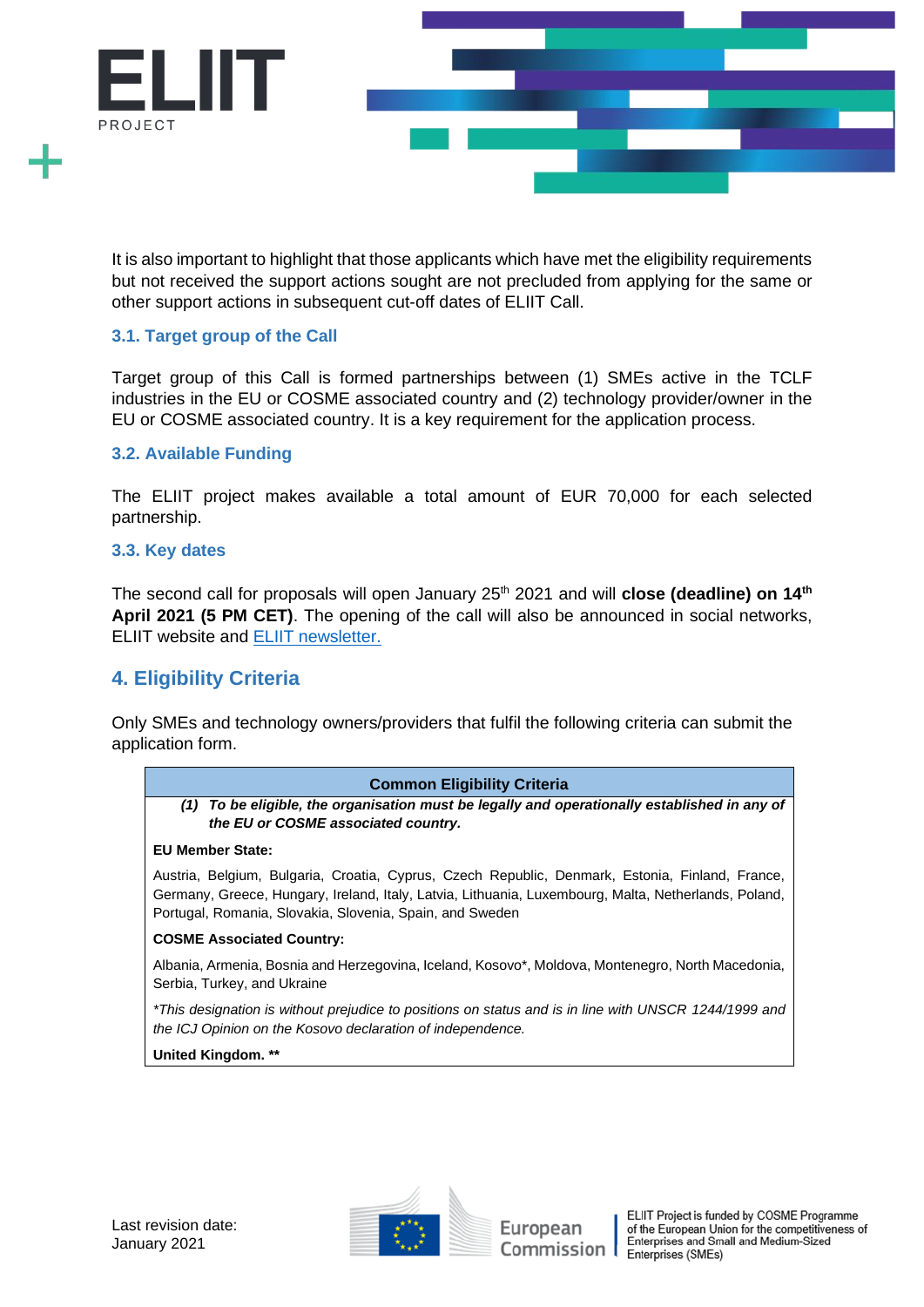

*The technology provider/owner must own or have the right to use freely the relevant technologies to be applied*

# <span id="page-5-0"></span>**5. Registration**

All SMEs and technology providers/owners will need to register on the ELIIT project submission system (EMS platform - [https://eliit.ems-carsa.com](https://eliit.ems-carsa.com/)) in order to further proceed with the application form. The registration form will consist of 3 parts: General Information, Confirmation of Eligibility Criteria and Selection of relevant keywords to describe activities, interests of organisation/company.

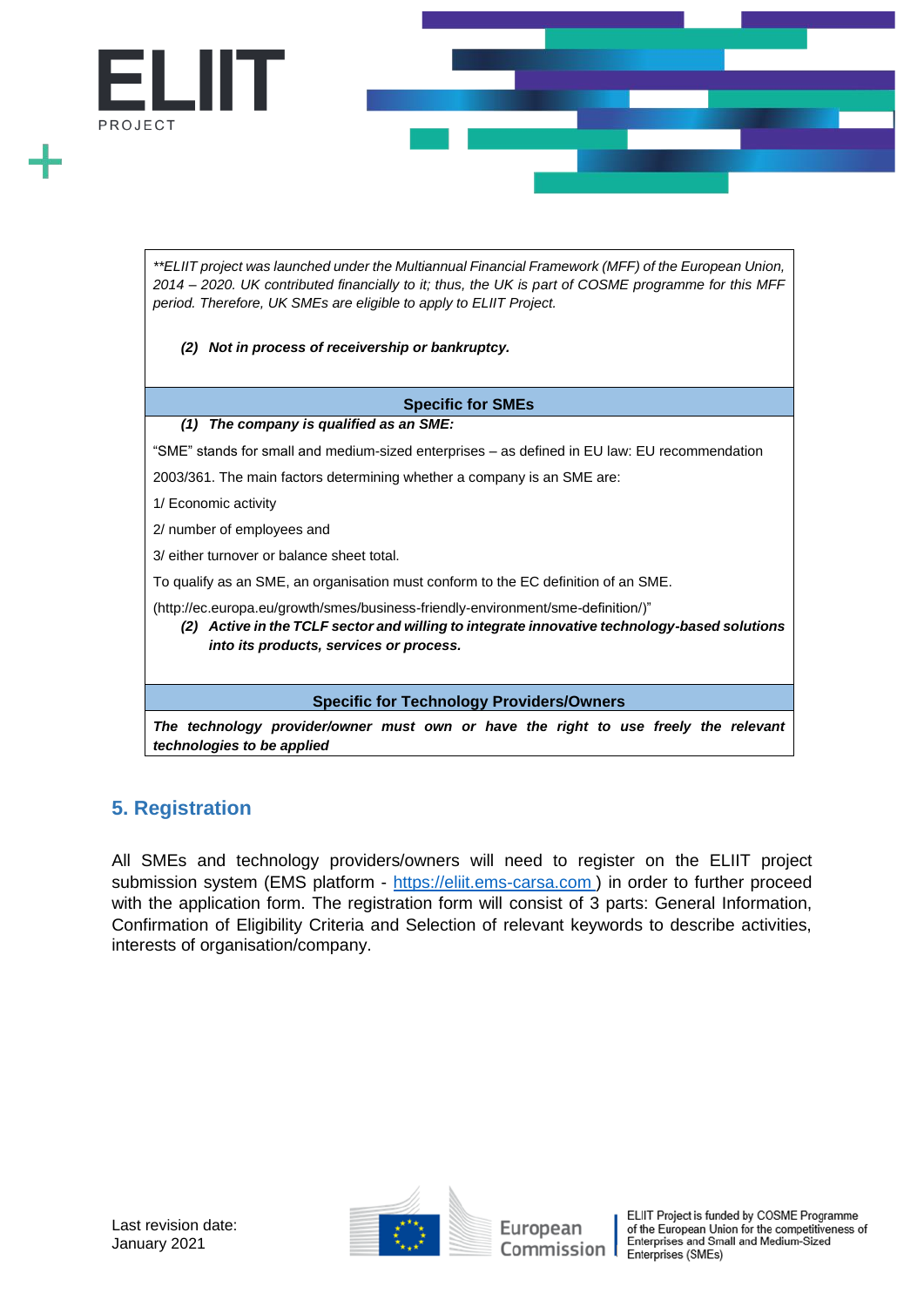

# <span id="page-6-0"></span>**6. Matchmaking**

Having built a partnership between an SME and a technology provider/owner is a key requirement to submit an application and to receive funding under the ELIIT programme. Therefore, a matchmaking option will be available on the ELIIT project submission system (EMS platform) upon registration.

During registration, SMEs and technology providers will be asked to fill in all necessary information about their profiles followed by the selection of keywords. This information will be used during the matchmaking process on the EMS platform in order to form partnerships. If you can't find a partner on the EMS platform please contact [info@eliitproject.eu,](mailto:info@eliitproject.eu) we will be happy to assist you.

# <span id="page-6-1"></span>**7. Preparation and submission of partnership applications**

## <span id="page-6-2"></span>**7.1. Template of the application**

Partnerships will have to prepare a Technical description of the project they propose to put forward. This technical proposal will consist of 3 main parts: technical description of the project and its impact, excellence and innovation level and implementation, plus a fourth section devoted to collect relevant data to configure the ELIIT's mentoring and training program for the selected partnerships. Evaluation will be done for those 3 main sections (award criteria):

#### **1.Technical Description of the Project and its Impact**

The applicant must describe the proposed project. The following points need to be included: objectives of the projects taking into account technological and business perspectives, market potential, impact on partnership members and IPR strategy

#### **2. Excellence and Innovation Level**

The applicant must describe the innovation capacity of the proposed project and explain the maturity level of the technology to be applied or used.

#### **3. Implementation**

The applicant must describe how the project will be implemented. The following points need to be included: detailed technical methodology, budgeting, description of the partnership as well as the added value of the cooperation.

#### **4. Identification of Needs and Obstacles**

Although this section is not part of the award criteria and therefore it will not be evaluated, its fulfilment is compulsory in order to consider the application complete.

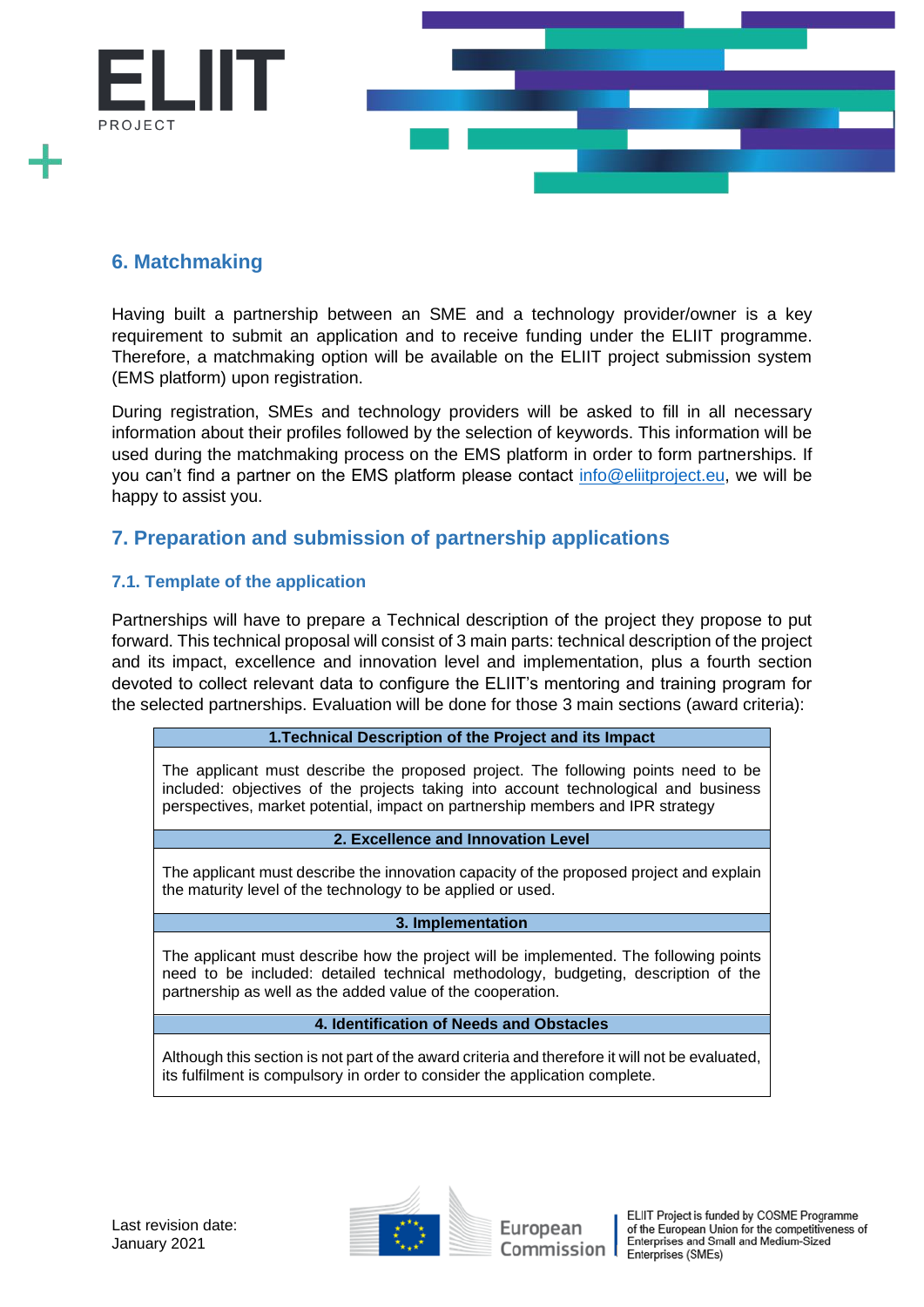

An Annex section (not mandatory) has been put at the disposal of proposers to be used only if needed to clarify or provide detail of concepts or assumptions via pictures, charts or tables. This part should not be longer than 3 pages.

## <span id="page-7-0"></span>**7.2. Language of the applications**

All applications must be submitted only in English.

## <span id="page-7-1"></span>**7.3. Submission of the application**

The application can be submitted only by one of the partners: either an SME or a technology provider/owner. The organisation who creates the application proposal in the EMS platform will act from that moment on as the coordinator (leader) and will be the only one allowed to edit and submit the application. Its counterpart will have access to the application content (and proposal) but will not be able to edit nor submit it.

All applications must be submitted only through the ELIIT electronic submission system (EMS platform) within the given timeframe of the Call. Late applications will not be accepted.

# <span id="page-7-2"></span>**7.4. The ELIIT project submission system (EMS platform)**

The ELIIT electronic submission system (**EMS** platform) is a platform used for the registration of applicants, for matchmaking and for the reception and evaluation of applications.

# <span id="page-7-3"></span>**8. Evaluation and selection of applications**

## <span id="page-7-4"></span>**8.1. Evaluation process**

All submitted application will be evaluated first, against an admission criteria and then against an award criteria. These criteria are described below:

### *Admission criteria*

| <b>Admission Criteria</b> |                                                                                                                             |  |  |
|---------------------------|-----------------------------------------------------------------------------------------------------------------------------|--|--|
| (1)                       | Submission using the EMS platform before the established deadline.                                                          |  |  |
| (2)                       | Readable, printable and using the language (English) stated in the call.                                                    |  |  |
| (3)                       | The partnership proposal must be completed including all the documents (Technical<br>and Administrative) stated in the CEI. |  |  |
|                           |                                                                                                                             |  |  |





European Commission 1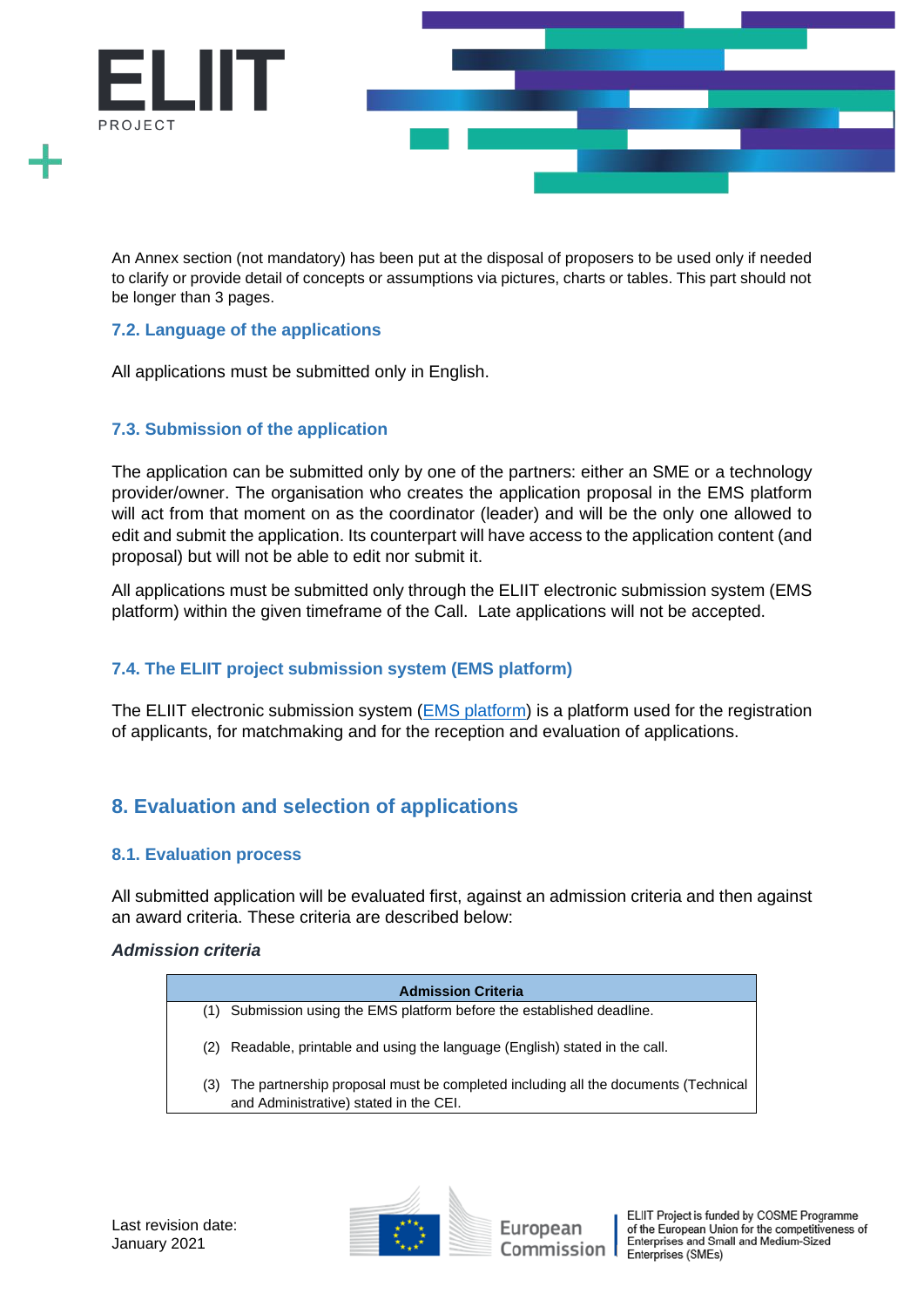

(4) Proposal should not exceed the page and fields limits stated in the CEI.

(5) The partnership proposal is composed by two partners, one SME and one technology provider/owner

#### *Award criteria*

| <b>CRITERIA</b> | <b>SUB-CRITERIA</b>                                                                                                                                                                                                                                                                                                                                                                                                                                                                                                                                      | <b>SCORING</b> | <b>WEIGHT</b><br>(%) |
|-----------------|----------------------------------------------------------------------------------------------------------------------------------------------------------------------------------------------------------------------------------------------------------------------------------------------------------------------------------------------------------------------------------------------------------------------------------------------------------------------------------------------------------------------------------------------------------|----------------|----------------------|
| Impact          | (1) The definition of the challenges<br>addressed and proposed technological<br>solutions                                                                                                                                                                                                                                                                                                                                                                                                                                                                | $0 - 10$       | 40%                  |
|                 | - 2 points                                                                                                                                                                                                                                                                                                                                                                                                                                                                                                                                               |                |                      |
|                 | (2) Potential Market.<br>The criterion will<br>assess whether the proposal addresses<br>properly the market targeted, and whether<br>the description provided by the partners is<br>realistic etc. The defined business use case<br>and expected market growth potential for the<br>application of the technology/ies. Moreover, it<br>is important to assess if the proposal has<br>identified in a proper way the risks under the<br>market point of view.                                                                                             |                |                      |
|                 | -2 points                                                                                                                                                                                                                                                                                                                                                                                                                                                                                                                                                |                |                      |
|                 | (3)<br><b>Strength</b><br>and<br>impact<br>the<br>on<br>competitiveness and growth of the SME<br>and technology provider involved. The<br>criterion will assess the impact of the project<br>in the SME and technology provider involved.<br>should<br>The<br>proposal<br>quantify<br>and<br>demonstrate in a convincing way the impact<br>of the project in all the partners. In particular,<br>the impact on their business in terms of<br>turnover, employment, market increments,<br>markets,<br>access<br>to<br>new<br>economic<br>performance etc. |                |                      |
|                 | - 3 points                                                                                                                                                                                                                                                                                                                                                                                                                                                                                                                                               |                |                      |
|                 | (4) Efficiency of the measures proposed<br>to maximise the impacts. This criterion will<br>assess the business and commercialisation<br>plan proposed by the partnership. The                                                                                                                                                                                                                                                                                                                                                                            |                |                      |

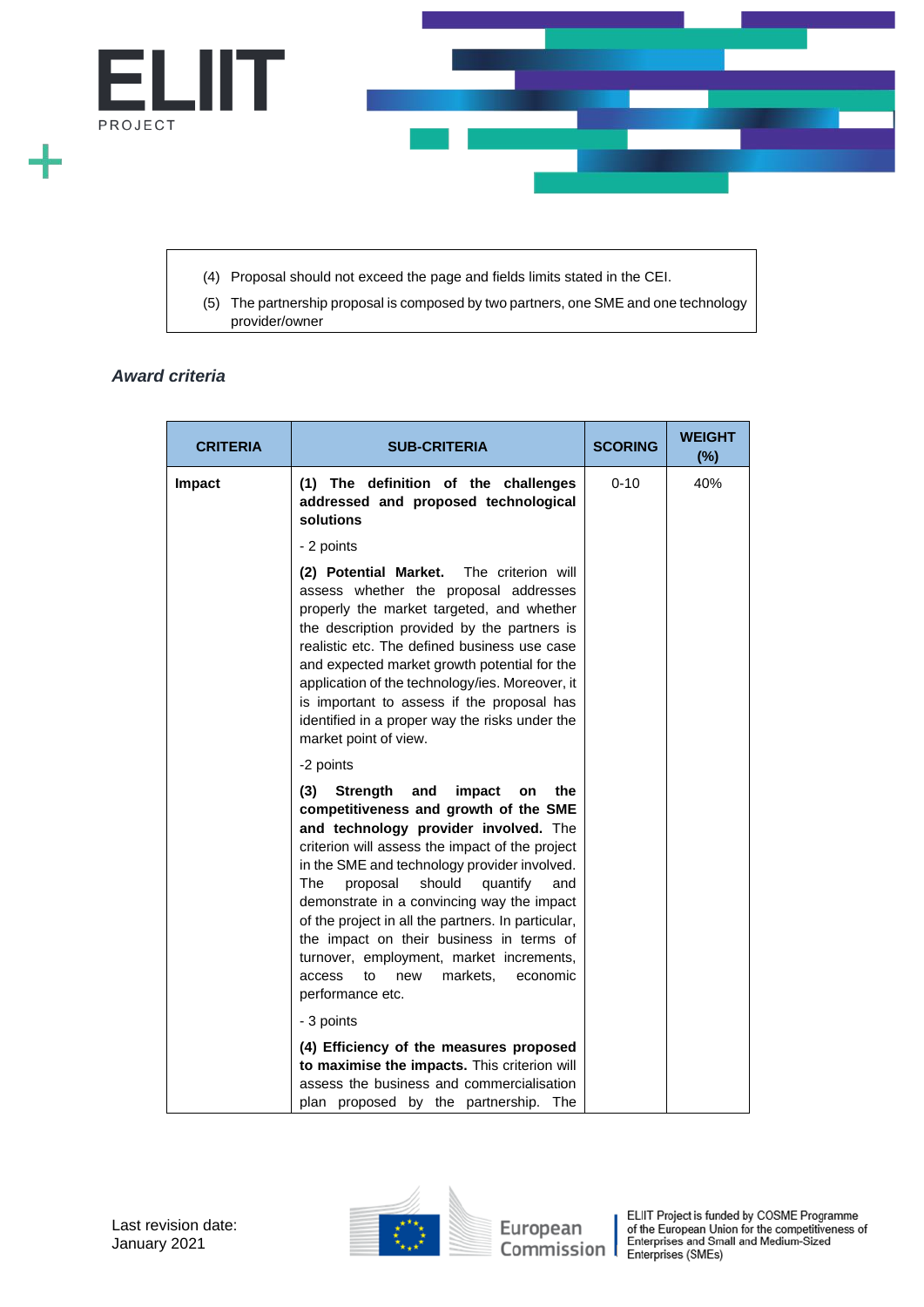

|                   | commercialisation<br>including<br>strategy,<br>marketing, estimation<br>of<br>the<br>revenues,<br>investment needed<br>will<br>etc.<br>be<br>also<br>assessed.<br>- 1 point<br>(5) IPR strategy. The criterion will assess the<br>IPR strategy, in particular, whether the<br>technology provider and the SME have the<br>"freedom to operate" and the suitability of the<br>technology to be used in the proposal. Also,<br>the IPR protection strategy proposed by the<br>partnership will be evaluated.<br>- 2 points                                                                                                                                                                                                                                                                                                                                                                                                                                           |          |     |
|-------------------|--------------------------------------------------------------------------------------------------------------------------------------------------------------------------------------------------------------------------------------------------------------------------------------------------------------------------------------------------------------------------------------------------------------------------------------------------------------------------------------------------------------------------------------------------------------------------------------------------------------------------------------------------------------------------------------------------------------------------------------------------------------------------------------------------------------------------------------------------------------------------------------------------------------------------------------------------------------------|----------|-----|
| <b>Excellence</b> | (1) Innovation potential. This criterion will<br>assess innovation capacity. The partnership<br>must demonstrate where the value added of<br>their concept/idea/proposal lies and<br>ıts<br>integration/application in the production<br>process, final product or service of the<br>manufacturing TCLF SME: e.g. to which<br>extend the technology is innovative and<br>disruptive for the development of the product,<br>process, etc. The proposal must demonstrate<br>how SMEs and Technology providers/owners<br>are going to implement it. The uniqueness of<br>the idea must be assessed through this<br>criterion.<br>- 5 points<br>(2) Demonstrate the maturity of the<br><b>Technology.</b> This criterion<br>will<br>assess<br>whether the proposal demonstrates in a<br>convincing way the appropriate maturity,<br>TRL. The projects must rely a technology that<br>ready<br>almost<br>is<br>or<br>ready<br>to<br>be<br>commercialised.<br>- 5 points | $0 - 10$ | 30% |
| Implementation    | (1) Quality of the Work Plan. This criterion<br>will assess the quality of the proposed work<br>plan, technology transfer process and project<br>management.<br>- 4 points                                                                                                                                                                                                                                                                                                                                                                                                                                                                                                                                                                                                                                                                                                                                                                                         | $0 - 10$ | 20% |



European ELIIT Project is funded by COSME Programme<br>
of the European Union for the competitiveness of<br>
Commission Enterprises (SMEs)<br>
Enterprises (SMEs)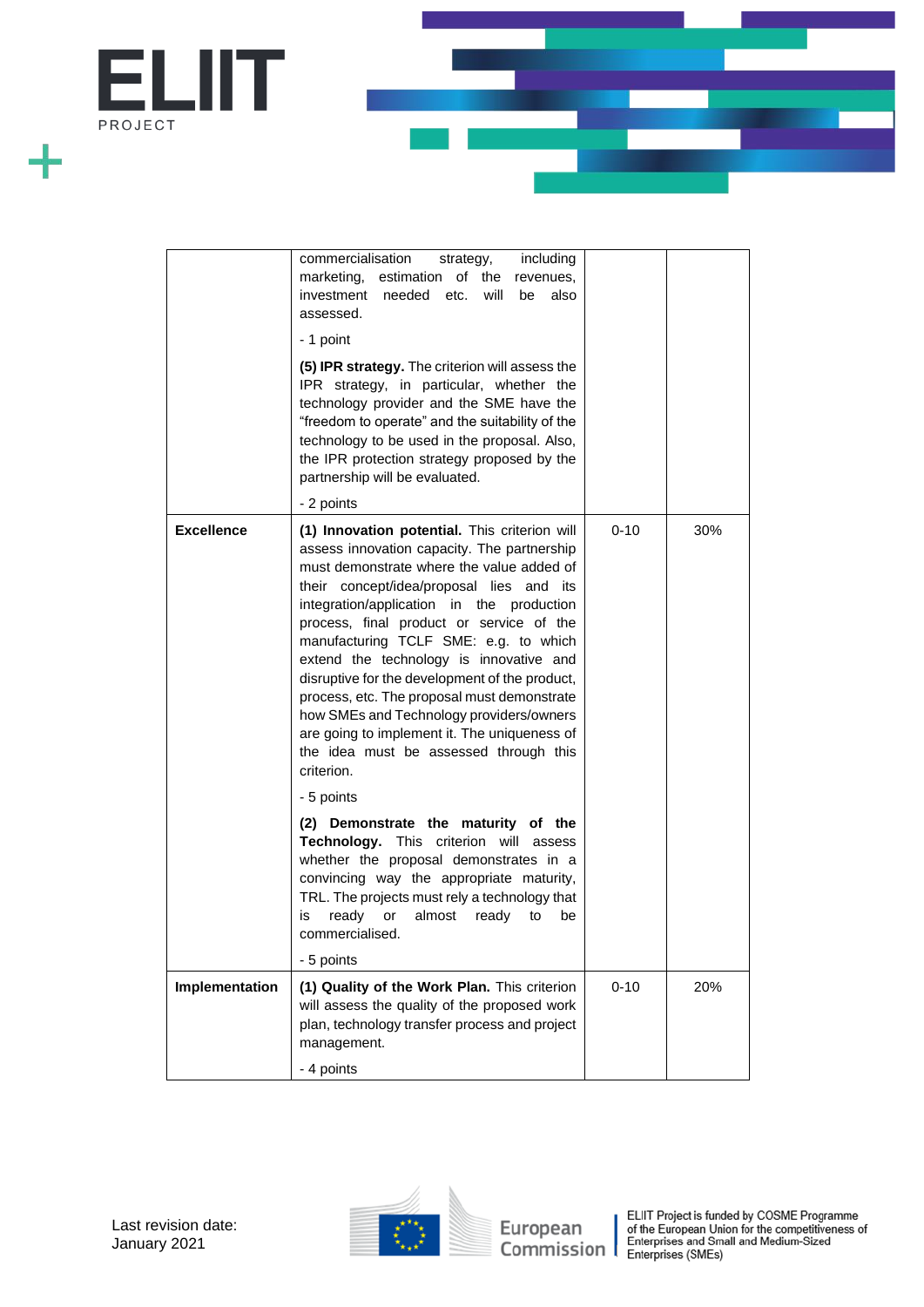

|                         | (2) Value for money. This criterion will<br>evaluate if the cost breakdown corresponding<br>to the tasks and activities to be implemented.<br>The proposals that overestimate the budget<br>will be penalised. A convincing explanation of<br>the costs should be provided showing the<br>feasibility of the budget and its consistency<br>with the project's proposal activities. |          |     |
|-------------------------|------------------------------------------------------------------------------------------------------------------------------------------------------------------------------------------------------------------------------------------------------------------------------------------------------------------------------------------------------------------------------------|----------|-----|
| - 2 points              |                                                                                                                                                                                                                                                                                                                                                                                    |          |     |
|                         | (3) Quality of the partnership. The criterion<br>will assess whether both the technology<br>provider and the SME<br>have<br>enough<br>experience to carry out the tasks proposed.                                                                                                                                                                                                  |          |     |
| - 2 points              |                                                                                                                                                                                                                                                                                                                                                                                    |          |     |
|                         | (4) Added value of the cooperation. The<br>criterion will assess the added value of doing<br>the work in cooperation. Especially,<br>the<br>should<br>partners<br>demonstrate<br>the<br>complementarities between them.<br>- 2 points                                                                                                                                              |          |     |
| <b>Transnationality</b> | This criterion will assess whether the project<br>is transnational or not, 0 points will be<br>allocated to the non-transnational partnership<br>and 10 for the transnational partnerships.                                                                                                                                                                                        | $0 - 10$ | 10% |

The evaluation reports delivered to each partnership proposal will summarise the comments made by the evaluators. The interpretation of scores will be as follows:

| <b>SCORE</b> | <b>DESCRIPTION</b>                                                                 |  |
|--------------|------------------------------------------------------------------------------------|--|
| $1 - 2$      | The proposal does not adequately address the criterion. There are serious          |  |
| Inadequate   | deficiencies that impede the success of the proposal.                              |  |
| $3 - 4$      | The criterion is inadequately addressed, or there are serious inherent weaknesses. |  |
| Poor         | There are significant deficiencies that would hinder the project implementation    |  |

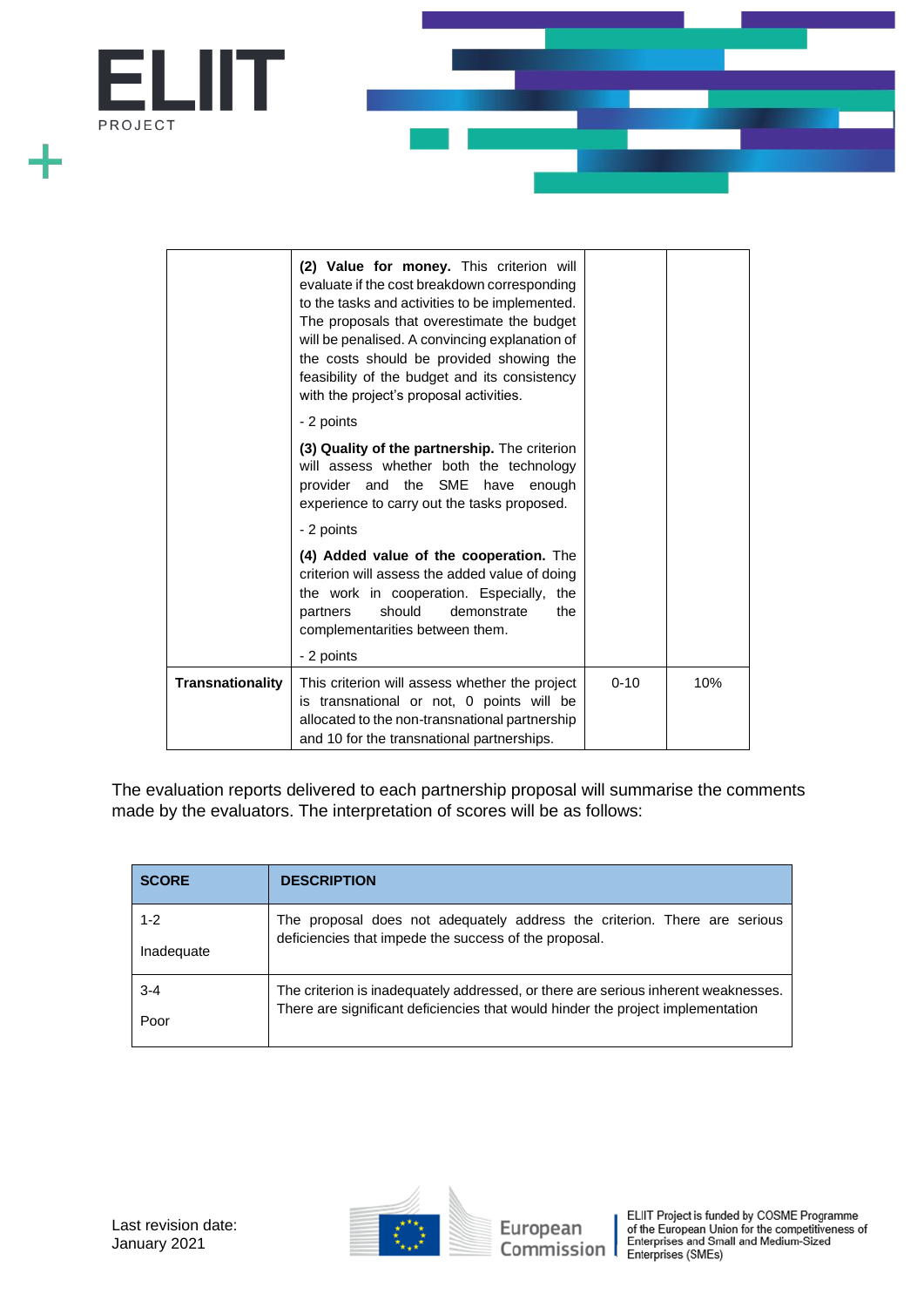

| $5-6$<br>Fair         | The proposal addresses the aspects expected well, although additional details<br>would be necessary to facilitate the project implementation and there are some<br>shortcomings. |
|-----------------------|----------------------------------------------------------------------------------------------------------------------------------------------------------------------------------|
| $7 - 8$<br>Good       | The proposal addresses the aspects expected very well $-$ with just a few<br>shortcomings - although additional details would benefit the project implementation.                |
| $9 - 10$<br>Excellent | The proposal successfully addresses all relevant aspects of the criterion.                                                                                                       |

## <span id="page-11-0"></span>**8.4. Selection process**

The selection will be performed following the 3 phases depicted in the figure below:



*Source: CARSA*

**Phase 1:** Pre-selection, the ELIIT Consortium will evaluate the project proposals according to the award criteria (technical assessment). As a result, the Consortium will have a shortlist of

European



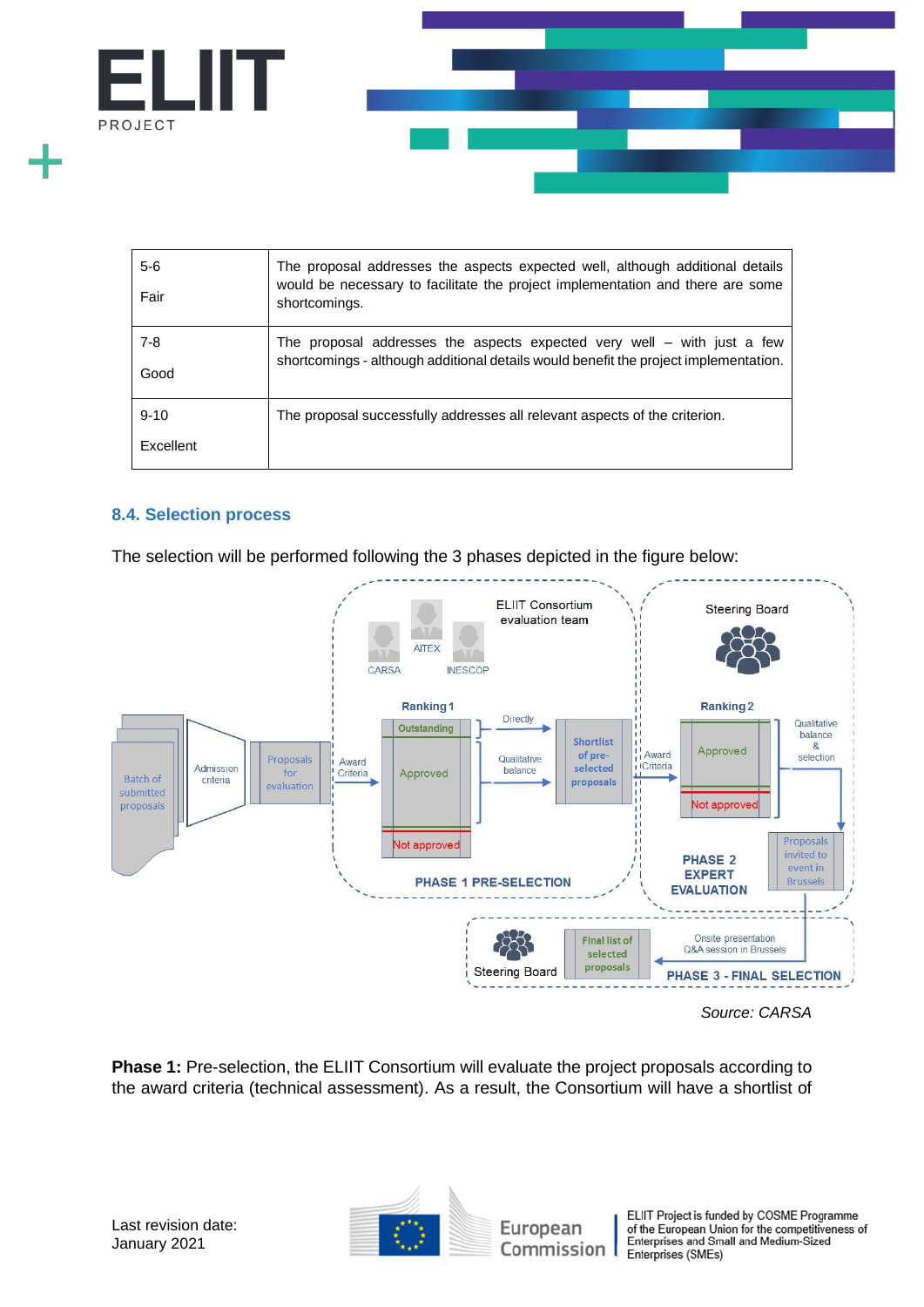

pre-selected proposals which will be handed over to the Steering Board (SB) for further evaluation.

**Phase 2:** Expert Evaluation, a Steering Board (SB) of experts will evaluate the pre-selected projects according to the award criteria once again. Each partnership project will now be evaluated by two experts from the SB. This phase's outcome will be a ranking of proposals based on the final scores obtained.

**Phase 3:** Final selection in Brussels, during a dedicated event, SB members will be able to discuss with each other the ranking as well as to clarify doubts and make questions to the project representatives via interviews. In case of travel restrictions, the final selection meeting will be organised online.

In case of travel restrictions due to COVID 19 pandemic or other , the final selection with the SB members (Phase 3) will be done online through Microsoft Teams, Zoom or another virtual platform.

## <span id="page-12-0"></span>**8.5. What is the threshold to enter a shortlist of pre-selected proposals?**

In order to be pre-selected, a proposal should score above the threshold level. The following threshold will be applied to manage technical evaluations:

**An overall threshold:** Different weights (%) will be applied to each criterion when calculating the final score. 10 points would be the maximum final score obtainable and **6 points** the minimum final score (threshold).

Hence, only project proposals scoring equal or above the overall threshold will have the option of being proposed for final selection within the Open Call. The table below summarises the approach:

| <b>Criterion</b> | <b>Max. Score</b><br>(points) | <b>Weights</b> |
|------------------|-------------------------------|----------------|
| Impact           | 10                            | 40%            |
| Excellence       | 10                            | 30%            |
| Implementation   | 10                            | 20%            |
| Transnationality | 10                            | 10%            |

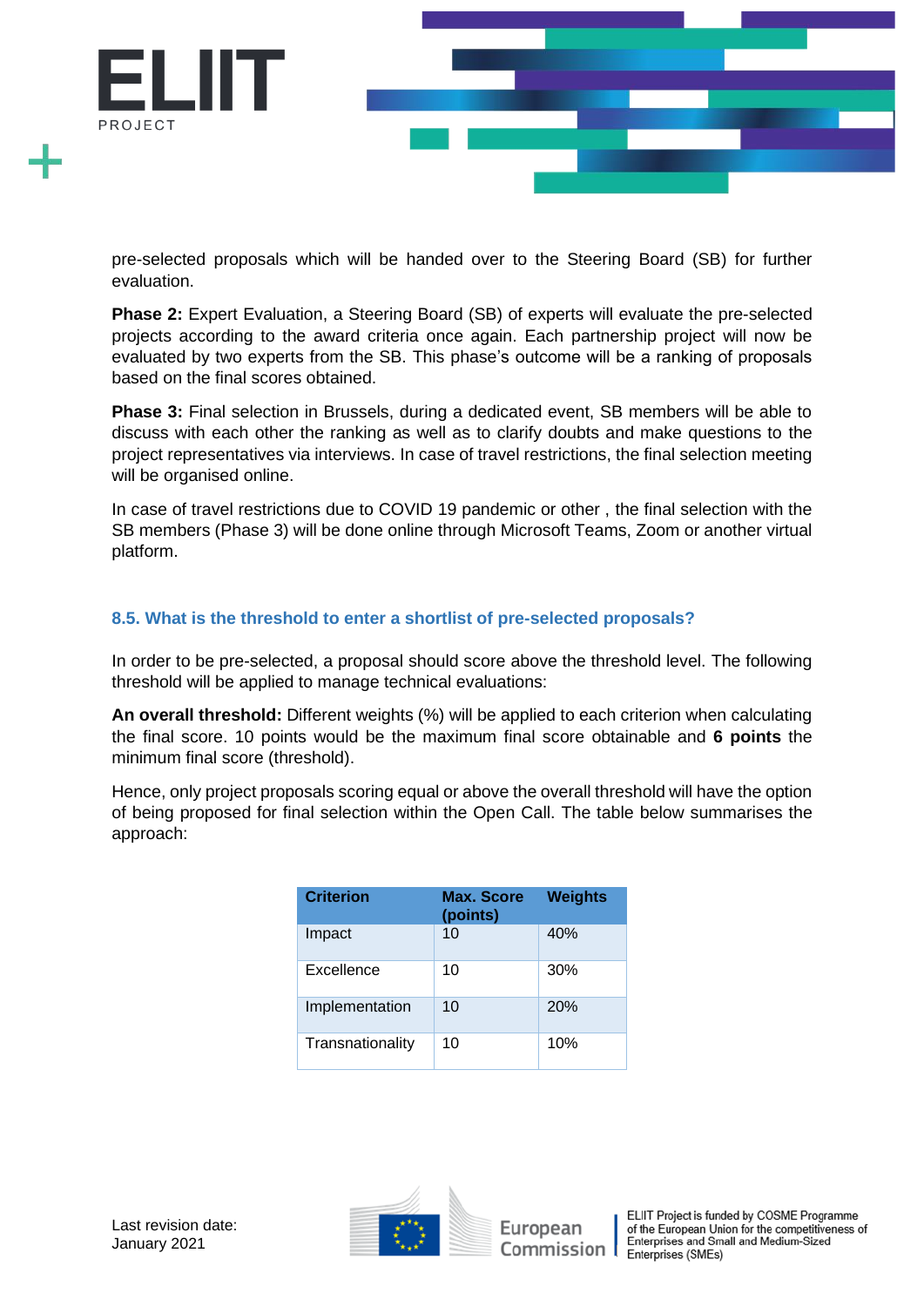

# <span id="page-13-0"></span>**9. Administrative Duties**

Selected applicants will become the ELIIT beneficiaries. The agreements/contracts with the beneficiaries will be managed by the ELIIT Project Consortium. The lead partner of the selected partnerships will be requested to sign a Grant Agreement with the Consortium Leader (AITEX).

The main objective of this agreement is to validate financial and technical operational capacity from the partners and establish rules for receiving support for the ELIIT project. Partnerships will have to submit the following documents:

- Legal Entity Form accompanied with the supporting documents (e.g. registration, tax certificates)
- Financial Identification Form
- Proof of Identity
- Consortium Agreement between the participants

All the administrative tasks required to perform from the beneficiaries throughout the project will be provided during the partnership agreement formalisation. Partnerships who fail in providing these documentation on time will be excluded.

# <span id="page-13-1"></span>**10. Funding Scheme**

The following payment scheme will apply:

The first 20% will be provided 30 days after the invoice submission resulting from the formalisation of the partnership and grant agreements.

Based on the positive evaluation of the midterm report, another 40% will be paid 30 days after issuing the second invoice.

A payment equals to 20% will be carried out following the formal approval of the final report and corresponding work validation by the consortium and 30 days after issuing the third invoice.

The balance 20% payment will be effective upon the full attendance at all the international events and networking activities as stated in the contract. Funds will be disbursed to the lead partner.

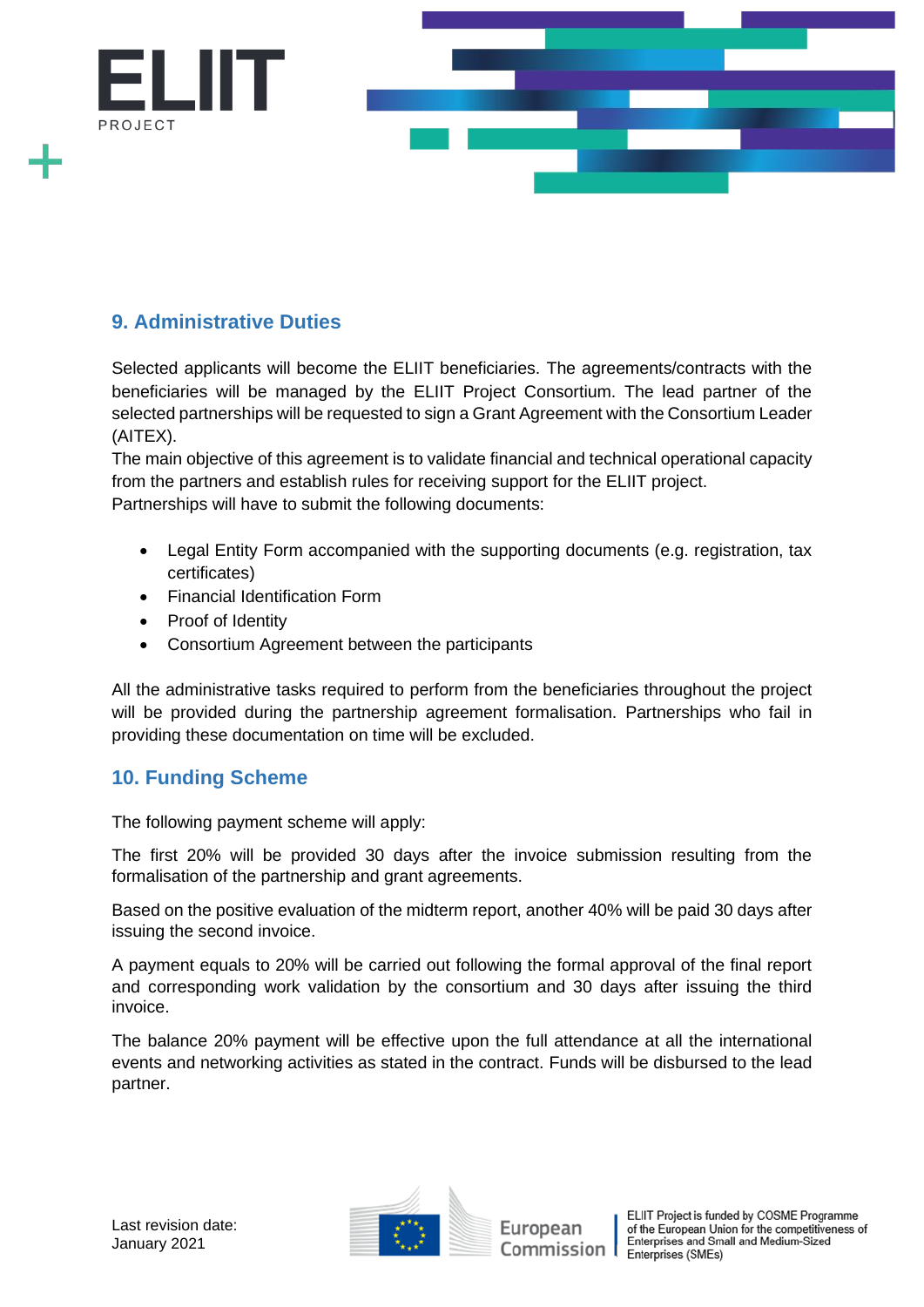

# <span id="page-14-0"></span>**11. Results and Deliverables**

The partnership work plan will be defined alongside the assigned mentor during the kick-off meeting.

Reporting to be delivered through the platform is: Periodic report (including progress and problems encountered). Mid-term report (including technical sketches with specifications and drawings of the product). Final report (including the final prototype and related documentation).

#### **Reports scheme:**

The mid-term report will be submitted in the month 6 (for 12-months project) and month 9 (for 18-month projects).

The final report will be submitted at the end of the project.

# <span id="page-14-1"></span>**12. Support to applicants**

In addition to the present Guide for Applicants, the following tools are available to support applicants:

#### *Frequently Asked Questions*

A Frequently Asked Questions section is available on the website. The section is constantly updated to reflect the questions received.

#### *Helpdesk*

Applicants may contact the ELIIT helpdesk should they wish to receive further information on the Call for Expression of Interest content and conditions.

**Email address:** [helpdesk@eliitproject.eu](mailto:helpdesk@eliitproject.eu)

# <span id="page-14-2"></span>**13. Data privacy policy**

The ELIIT project is fully compliant with the Regulation (EU) 2016/679 (GDPR) on the protection of natural persons with regard to the processing of personal data and on the free movement of such data. The ELIIT Consortium is responsible for the personal data processing, under automated and analogical means, since its collection, through its



European Commission I